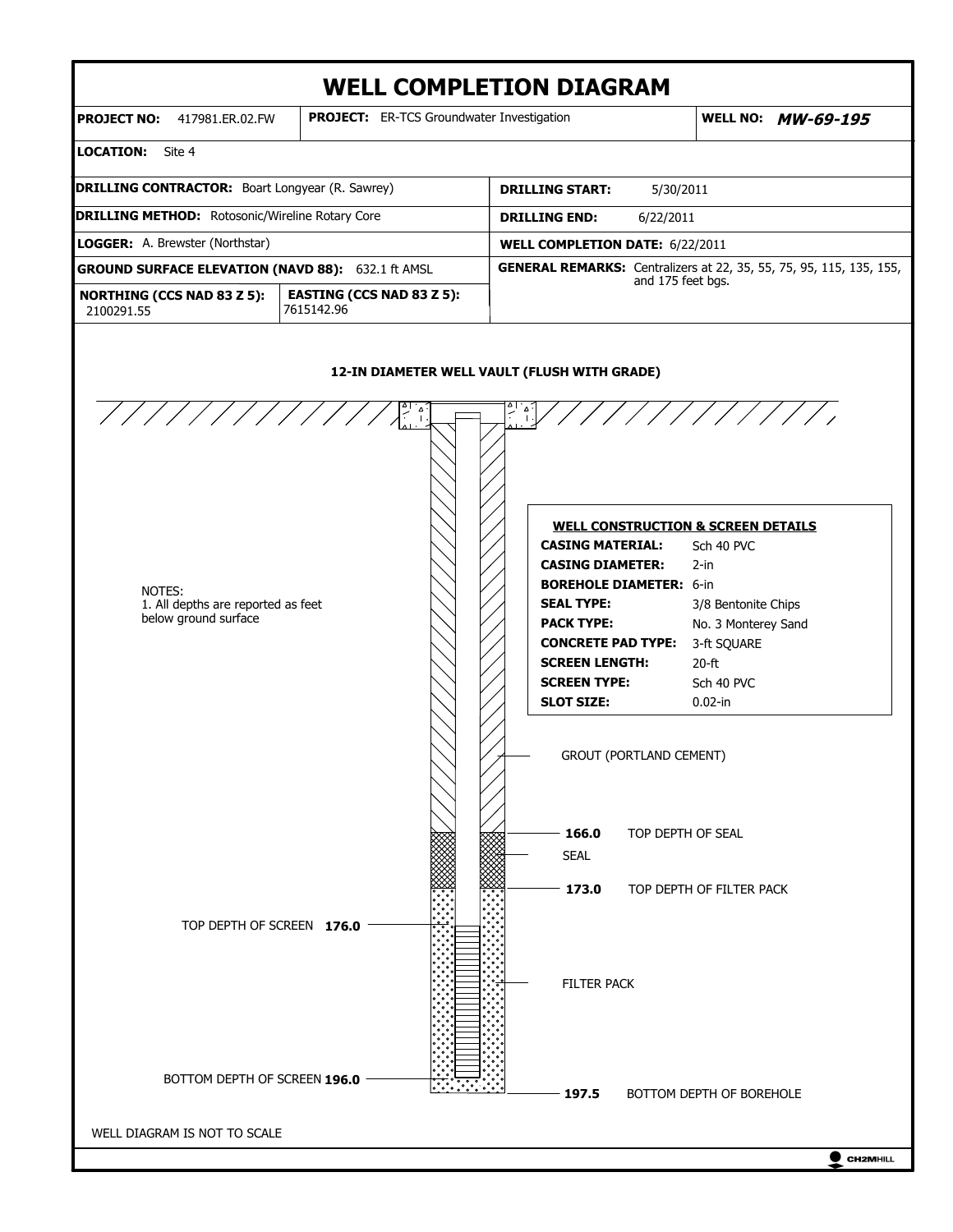

**BORING NUMBER:**

**SHEET 1 OF 10**

**SOIL BORING LOG**

PROJECT : PG&E Topock, ER-TCS Investigation

LOCATION : Site 4 (2100291.6 N, 7615143.0 E)

ELEVATION : 632.1 ft

DRILLING CONTRACTOR : Boart Longyear (R. Sawrey)

DRILLING EQUIPMENT AND METHOD : RS-350, Rotosonic

|    |                                 |               | WATER LEVELS: Approx. 178 ft BGS |    | END: 6/20/2011<br>START: 5/31/2011<br>LOGGER: A. Brewster (Northstar)                 |                                   |                                                                               |                                                      |  |                                                                    |  |
|----|---------------------------------|---------------|----------------------------------|----|---------------------------------------------------------------------------------------|-----------------------------------|-------------------------------------------------------------------------------|------------------------------------------------------|--|--------------------------------------------------------------------|--|
|    | DEPTH BELOW EXISTING GRADE (ft) |               |                                  |    | SOIL DESCRIPTION<br><b>COMMENTS</b>                                                   |                                   |                                                                               |                                                      |  |                                                                    |  |
|    |                                 | INTERVAL (ft) |                                  |    |                                                                                       |                                   |                                                                               |                                                      |  |                                                                    |  |
|    |                                 | RECOVERY (in) |                                  |    |                                                                                       | <b>USCS</b><br>CODE/<br>LITHOLOGY | SOIL NAME, USCS GROUP SYMBOL, COLOR,<br>MOISTURE CONTENT, RELATIVE DENSITY OR |                                                      |  | DEPTH OF CASING, DRILLING RATE,<br>DRILLING FLUID LOSS, TESTS, AND |  |
|    |                                 |               | LAB<br>SAMPLE                    |    | CONSISTENCY, SOIL STRUCTURE, MINERALOGY                                               | SYMBOLIC LOG                      |                                                                               | <b>INSTRUMENTATION</b>                               |  |                                                                    |  |
|    | 0.0                             |               |                                  |    | Well Graded Gravel (GW)                                                               | $\bullet$                         |                                                                               |                                                      |  |                                                                    |  |
|    |                                 |               | 10401                            |    | 0.0-42.0' - light yellowish brown, (2.5Y 6/3), dry, loose,                            | lo o<br>lo o                      |                                                                               |                                                      |  |                                                                    |  |
|    | 1.0                             | COMPLETE      |                                  |    | 40% gravel, 40% sand, 20% fines, subangular to<br>subrounded, no dominant mineralogy. | le e                              |                                                                               | Soil sample collected between 0.0 and 1.0 ft<br>bgs. |  |                                                                    |  |
|    |                                 |               |                                  |    |                                                                                       |                                   |                                                                               |                                                      |  |                                                                    |  |
|    | 2.0                             |               |                                  |    |                                                                                       |                                   |                                                                               | Soil sample collected between 2.0 and 3.0 ft         |  |                                                                    |  |
|    |                                 |               | 10402                            |    |                                                                                       |                                   | bgs.                                                                          |                                                      |  |                                                                    |  |
|    | 3.0                             |               |                                  |    |                                                                                       |                                   |                                                                               |                                                      |  |                                                                    |  |
|    |                                 |               |                                  |    |                                                                                       |                                   |                                                                               |                                                      |  |                                                                    |  |
|    |                                 |               |                                  |    |                                                                                       |                                   |                                                                               |                                                      |  |                                                                    |  |
|    |                                 |               |                                  |    |                                                                                       |                                   |                                                                               |                                                      |  |                                                                    |  |
| 5  | 5.0                             |               |                                  |    |                                                                                       |                                   |                                                                               | Soil sample collected between 5.0 and 6.0 ft         |  |                                                                    |  |
|    |                                 |               | 10403                            |    |                                                                                       |                                   | bgs.                                                                          |                                                      |  |                                                                    |  |
|    | 6.0                             |               |                                  |    |                                                                                       |                                   |                                                                               |                                                      |  |                                                                    |  |
|    |                                 |               |                                  |    |                                                                                       |                                   |                                                                               |                                                      |  |                                                                    |  |
|    |                                 |               |                                  |    |                                                                                       |                                   |                                                                               |                                                      |  |                                                                    |  |
|    |                                 |               |                                  |    |                                                                                       |                                   |                                                                               |                                                      |  |                                                                    |  |
|    |                                 |               |                                  |    |                                                                                       |                                   |                                                                               |                                                      |  |                                                                    |  |
|    |                                 |               |                                  |    |                                                                                       |                                   |                                                                               |                                                      |  |                                                                    |  |
|    | 9.0                             |               |                                  |    |                                                                                       |                                   |                                                                               | Soil sample collected between 9.0 and 10.0           |  |                                                                    |  |
|    |                                 |               | 10404                            |    |                                                                                       |                                   | ft bgs.                                                                       |                                                      |  |                                                                    |  |
| 10 | 10.0                            |               |                                  | GW |                                                                                       |                                   |                                                                               |                                                      |  |                                                                    |  |
|    |                                 |               |                                  |    |                                                                                       |                                   |                                                                               |                                                      |  |                                                                    |  |
|    |                                 |               |                                  |    |                                                                                       |                                   |                                                                               |                                                      |  |                                                                    |  |
|    |                                 |               |                                  |    |                                                                                       |                                   |                                                                               |                                                      |  |                                                                    |  |
|    |                                 |               |                                  |    |                                                                                       |                                   |                                                                               |                                                      |  |                                                                    |  |
|    |                                 |               |                                  |    |                                                                                       |                                   |                                                                               |                                                      |  |                                                                    |  |
|    |                                 |               |                                  |    |                                                                                       |                                   |                                                                               |                                                      |  |                                                                    |  |
|    |                                 |               |                                  |    |                                                                                       |                                   |                                                                               |                                                      |  |                                                                    |  |
|    | 14.0                            |               |                                  |    |                                                                                       |                                   |                                                                               | Soil sample collected between 14.0 and 15.0          |  |                                                                    |  |
| 15 | 15.0                            |               | 10405                            |    |                                                                                       |                                   | ft bgs.                                                                       |                                                      |  |                                                                    |  |
|    |                                 |               |                                  |    |                                                                                       |                                   |                                                                               |                                                      |  |                                                                    |  |
|    |                                 |               |                                  |    |                                                                                       |                                   |                                                                               |                                                      |  |                                                                    |  |
|    |                                 |               |                                  |    |                                                                                       |                                   |                                                                               |                                                      |  |                                                                    |  |
|    |                                 |               |                                  |    |                                                                                       |                                   |                                                                               |                                                      |  |                                                                    |  |
|    |                                 |               |                                  |    |                                                                                       |                                   |                                                                               |                                                      |  |                                                                    |  |
|    |                                 |               |                                  |    |                                                                                       |                                   |                                                                               |                                                      |  |                                                                    |  |
|    |                                 |               |                                  |    |                                                                                       |                                   |                                                                               |                                                      |  |                                                                    |  |
|    |                                 |               |                                  |    |                                                                                       |                                   |                                                                               |                                                      |  |                                                                    |  |
|    | 19.0                            |               |                                  |    |                                                                                       |                                   |                                                                               | Soil sample collected between 19.0 and 20.0          |  |                                                                    |  |
| 20 | 20.0                            |               | 10406                            |    |                                                                                       |                                   | ft bgs.                                                                       |                                                      |  |                                                                    |  |
|    |                                 |               |                                  |    |                                                                                       |                                   |                                                                               |                                                      |  |                                                                    |  |
|    |                                 |               |                                  |    |                                                                                       |                                   |                                                                               |                                                      |  |                                                                    |  |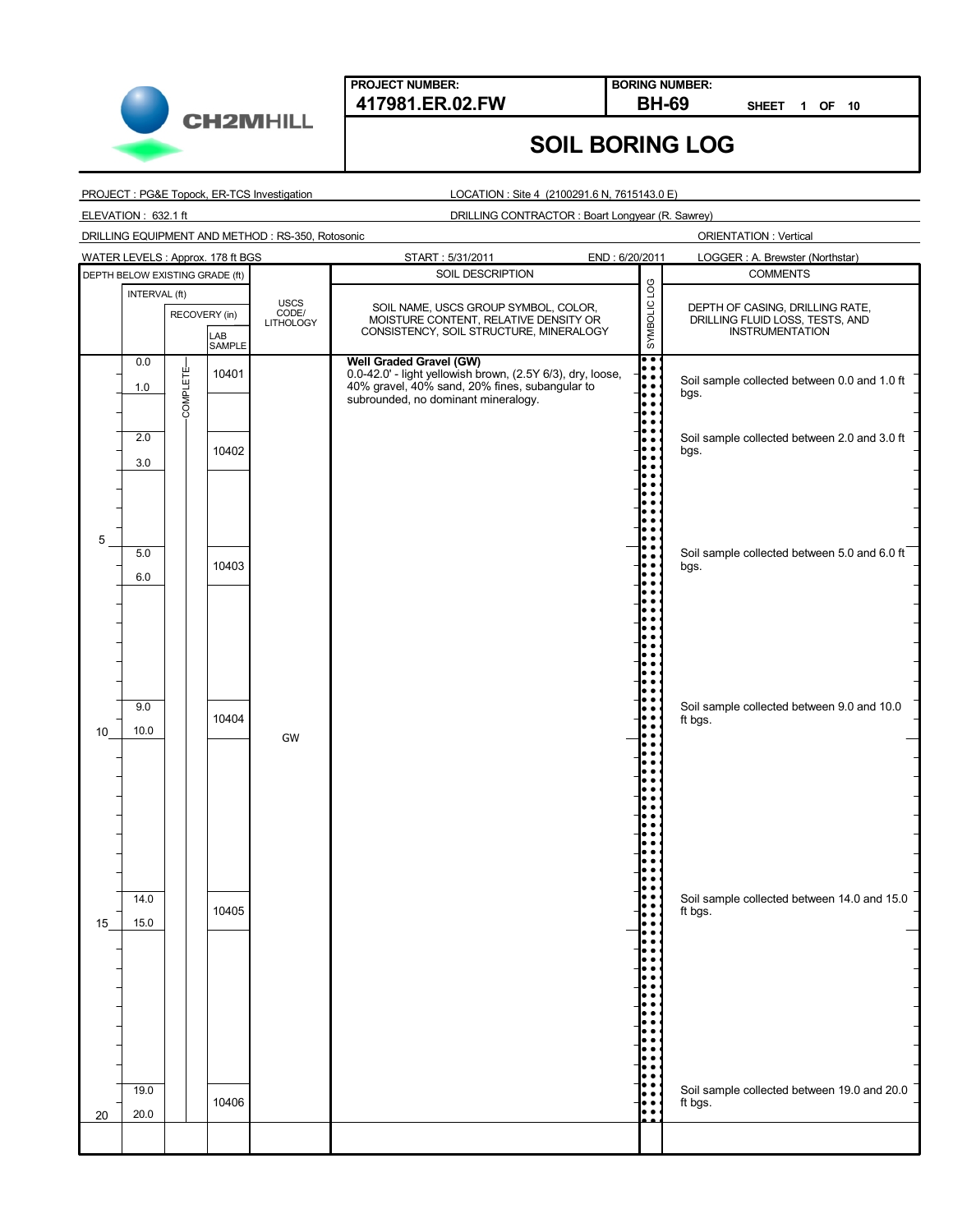

**BORING NUMBER:**

**SHEET 2 OF 10**

ORIENTATION : Vertical

# **SOIL BORING LOG**

PROJECT : PG&E Topock, ER-TCS Investigation

LOCATION : Site 4 (2100291.6 N, 7615143.0 E)

ELEVATION : 632.1 ft

DRILLING CONTRACTOR : Boart Longyear (R. Sawrey)

DRILLING EQUIPMENT AND METHOD : RS-350, Rotosonic

|    | WATER LEVELS : Approx. 178 ft BGS |                                 |               |               | START: 5/31/2011                                                                                                                                    | END: 6/20/2011             |                                                                               | LOGGER: A. Brewster (Northstar)                        |  |                                 |
|----|-----------------------------------|---------------------------------|---------------|---------------|-----------------------------------------------------------------------------------------------------------------------------------------------------|----------------------------|-------------------------------------------------------------------------------|--------------------------------------------------------|--|---------------------------------|
|    |                                   | DEPTH BELOW EXISTING GRADE (ft) |               |               | SOIL DESCRIPTION                                                                                                                                    |                            |                                                                               | <b>COMMENTS</b>                                        |  |                                 |
|    | INTERVAL (ft)                     |                                 |               |               |                                                                                                                                                     |                            | SYMBOLIC LOG                                                                  |                                                        |  |                                 |
|    |                                   |                                 |               | RECOVERY (in) |                                                                                                                                                     | USCS<br>CODE/<br>LITHOLOGY | SOIL NAME, USCS GROUP SYMBOL, COLOR,<br>MOISTURE CONTENT, RELATIVE DENSITY OR |                                                        |  | DEPTH OF CASING, DRILLING RATE, |
|    |                                   |                                 |               |               | CONSISTENCY, SOIL STRUCTURE, MINERALOGY                                                                                                             |                            |                                                                               | DRILLING FLUID LOSS, TESTS, AND<br>INSTRUMENTATION     |  |                                 |
|    |                                   |                                 | LAB<br>SAMPLE |               |                                                                                                                                                     |                            |                                                                               |                                                        |  |                                 |
|    |                                   |                                 |               |               | Well Graded Gravel (GW)                                                                                                                             |                            | l:                                                                            |                                                        |  |                                 |
|    |                                   | COMPLETE-                       |               |               | 0.0-42.0' - light yellowish brown, (2.5Y 6/3), dry, loose,<br>40% gravel, 40% sand, 20% fines, subangular to<br>subrounded, no dominant mineralogy. |                            | le e                                                                          |                                                        |  |                                 |
|    |                                   |                                 |               |               |                                                                                                                                                     |                            |                                                                               |                                                        |  |                                 |
|    |                                   |                                 |               |               |                                                                                                                                                     |                            |                                                                               |                                                        |  |                                 |
|    |                                   |                                 |               |               |                                                                                                                                                     |                            |                                                                               |                                                        |  |                                 |
|    |                                   |                                 |               |               |                                                                                                                                                     |                            |                                                                               |                                                        |  |                                 |
|    |                                   |                                 |               |               |                                                                                                                                                     |                            |                                                                               |                                                        |  |                                 |
|    |                                   |                                 |               |               |                                                                                                                                                     |                            |                                                                               |                                                        |  |                                 |
|    |                                   |                                 |               |               |                                                                                                                                                     |                            |                                                                               |                                                        |  |                                 |
|    |                                   |                                 |               |               |                                                                                                                                                     |                            |                                                                               |                                                        |  |                                 |
|    |                                   |                                 |               |               |                                                                                                                                                     |                            |                                                                               |                                                        |  |                                 |
| 25 |                                   |                                 |               |               |                                                                                                                                                     |                            |                                                                               |                                                        |  |                                 |
|    |                                   |                                 |               |               |                                                                                                                                                     |                            |                                                                               |                                                        |  |                                 |
|    |                                   |                                 |               |               |                                                                                                                                                     |                            |                                                                               |                                                        |  |                                 |
|    |                                   |                                 |               |               |                                                                                                                                                     |                            |                                                                               |                                                        |  |                                 |
|    |                                   |                                 |               |               |                                                                                                                                                     |                            |                                                                               |                                                        |  |                                 |
|    |                                   |                                 |               |               |                                                                                                                                                     |                            |                                                                               |                                                        |  |                                 |
|    |                                   |                                 |               |               |                                                                                                                                                     |                            |                                                                               |                                                        |  |                                 |
|    |                                   |                                 |               |               |                                                                                                                                                     |                            |                                                                               |                                                        |  |                                 |
|    |                                   |                                 |               |               |                                                                                                                                                     |                            |                                                                               |                                                        |  |                                 |
|    | 29.0                              |                                 |               |               |                                                                                                                                                     |                            |                                                                               | Soil sample collected between 29.0 and 30.0            |  |                                 |
|    |                                   |                                 | 10407         |               |                                                                                                                                                     |                            |                                                                               | ft bgs.                                                |  |                                 |
| 30 | $30.0\,$                          |                                 |               | GW            |                                                                                                                                                     |                            |                                                                               |                                                        |  |                                 |
|    |                                   |                                 |               |               |                                                                                                                                                     |                            |                                                                               |                                                        |  |                                 |
|    |                                   |                                 |               |               |                                                                                                                                                     |                            |                                                                               |                                                        |  |                                 |
|    |                                   |                                 |               |               |                                                                                                                                                     |                            |                                                                               |                                                        |  |                                 |
|    |                                   |                                 |               |               |                                                                                                                                                     |                            |                                                                               |                                                        |  |                                 |
|    |                                   |                                 |               |               |                                                                                                                                                     |                            |                                                                               |                                                        |  |                                 |
|    |                                   |                                 |               |               |                                                                                                                                                     |                            |                                                                               |                                                        |  |                                 |
|    |                                   |                                 |               |               |                                                                                                                                                     |                            |                                                                               |                                                        |  |                                 |
|    |                                   |                                 |               |               |                                                                                                                                                     |                            |                                                                               |                                                        |  |                                 |
|    |                                   |                                 |               |               |                                                                                                                                                     |                            |                                                                               |                                                        |  |                                 |
|    |                                   |                                 |               |               |                                                                                                                                                     |                            |                                                                               |                                                        |  |                                 |
| 35 |                                   |                                 |               |               |                                                                                                                                                     |                            |                                                                               |                                                        |  |                                 |
|    |                                   |                                 |               |               |                                                                                                                                                     |                            |                                                                               |                                                        |  |                                 |
|    |                                   |                                 |               |               |                                                                                                                                                     |                            |                                                                               |                                                        |  |                                 |
|    |                                   |                                 |               |               |                                                                                                                                                     |                            |                                                                               |                                                        |  |                                 |
|    |                                   |                                 |               |               |                                                                                                                                                     |                            |                                                                               |                                                        |  |                                 |
|    |                                   |                                 |               |               |                                                                                                                                                     |                            |                                                                               |                                                        |  |                                 |
|    |                                   |                                 |               |               |                                                                                                                                                     |                            |                                                                               |                                                        |  |                                 |
|    |                                   |                                 |               |               |                                                                                                                                                     |                            |                                                                               |                                                        |  |                                 |
|    |                                   |                                 |               |               |                                                                                                                                                     |                            |                                                                               |                                                        |  |                                 |
|    |                                   |                                 |               |               |                                                                                                                                                     |                            |                                                                               |                                                        |  |                                 |
|    | 39.0                              |                                 | 10408         |               |                                                                                                                                                     |                            | $\bullet$ $\bullet$                                                           | Soil sample collected between 39.0 and 40.0<br>ft bgs. |  |                                 |
| 40 | 40.0                              |                                 |               |               |                                                                                                                                                     |                            | $\bullet$                                                                     |                                                        |  |                                 |
|    |                                   |                                 |               |               |                                                                                                                                                     |                            |                                                                               |                                                        |  |                                 |
|    |                                   |                                 |               |               |                                                                                                                                                     |                            |                                                                               |                                                        |  |                                 |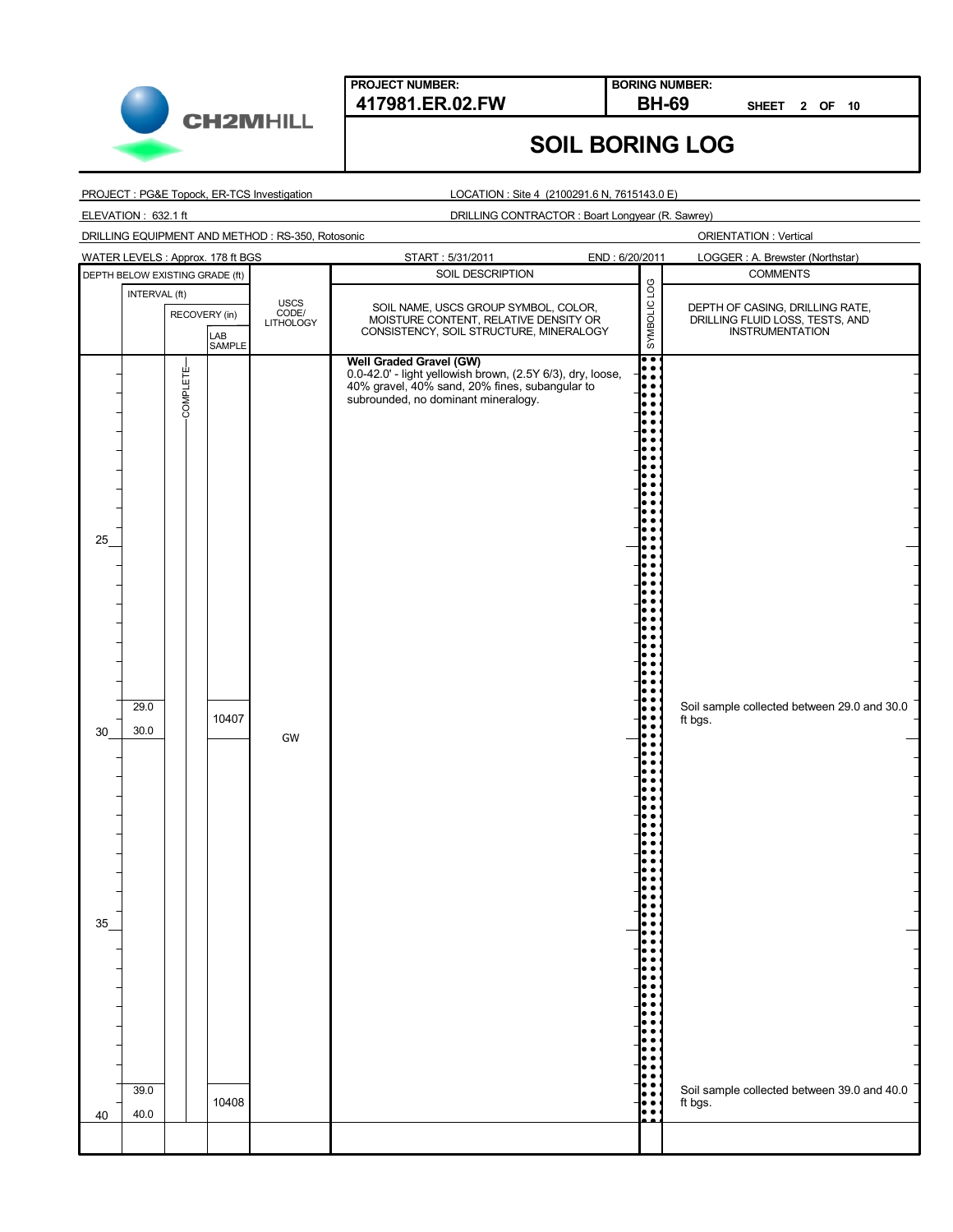

**BORING NUMBER:**

**SHEET 3 OF 10**

## **SOIL BORING LOG**

PROJECT : PG&E Topock, ER-TCS Investigation

ELEVATION : 632.1 ft

LOCATION : Site 4 (2100291.6 N, 7615143.0 E)

DRILLING CONTRACTOR : Boart Longyear (R. Sawrey)

DRILLING EQUIPMENT AND METHOD : RS-350, Rotosonic

| WATER LEVELS: Approx. 178 ft BGS |               |                 |               |                                          | START: 5/31/2011                                                                                                                                                                                                                              | END: 6/20/2011             | LOGGER: A. Brewster (Northstar)                                                                                   |
|----------------------------------|---------------|-----------------|---------------|------------------------------------------|-----------------------------------------------------------------------------------------------------------------------------------------------------------------------------------------------------------------------------------------------|----------------------------|-------------------------------------------------------------------------------------------------------------------|
| DEPTH BELOW EXISTING GRADE (ft)  |               |                 |               |                                          | SOIL DESCRIPTION                                                                                                                                                                                                                              |                            | <b>COMMENTS</b>                                                                                                   |
|                                  | INTERVAL (ft) | RECOVERY (in)   | LAB<br>SAMPLE | <b>USCS</b><br>CODE/<br><b>LITHOLOGY</b> | SOIL NAME, USCS GROUP SYMBOL, COLOR,<br>MOISTURE CONTENT, RELATIVE DENSITY OR<br>CONSISTENCY, SOIL STRUCTURE, MINERALOGY                                                                                                                      | SYMBOLIC LOG               | DEPTH OF CASING, DRILLING RATE,<br>DRILLING FLUID LOSS, TESTS, AND<br><b>INSTRUMENTATION</b>                      |
|                                  |               | <b>COMPLETE</b> |               | GW                                       | <b>Well Graded Gravel (GW)</b><br>0.0-42.0' - light yellowish brown, (2.5Y 6/3), dry, loose,<br>40% gravel, 40% sand, 20% fines, subangular to<br>subrounded, no dominant mineralogy.                                                         | ा•<br>lo e<br>le e<br>io e |                                                                                                                   |
| 45                               | 42.0          |                 |               |                                          | Metadiorite (pTbr)<br>42.0-157.0' - pale olive, (10Y 6/2), predominantly<br>sodium feldspar with chlorite cement in fractures,<br>phaneritic, slight weathering to fresh, strong, massive,<br>highly fractured and healed, slightly foliated. |                            | Begin drilling while washing out cuttings; only<br>returns are larger bedrock fragments from<br>core barrel.      |
| 50                               |               |                 |               |                                          |                                                                                                                                                                                                                                               |                            | Stop 5/31/2011 at 1630 at 47'. Resume<br>6/1/2011 at 0700.<br>Drill rate 47-57 ft: 0.40 feet per minute<br>(FPM). |
| 55                               |               |                 |               | pTbr                                     |                                                                                                                                                                                                                                               |                            |                                                                                                                   |
|                                  |               |                 |               |                                          | 57' - Color change to greenish black (5G 2/1),<br>change to aphanitic, change to non-foliated, change<br>to no presence of feldspar, no fracturing.                                                                                           |                            | Drill rate 57-67 ft: 0.16 FPM                                                                                     |
| 60                               |               |                 |               |                                          |                                                                                                                                                                                                                                               |                            |                                                                                                                   |
|                                  |               |                 |               |                                          |                                                                                                                                                                                                                                               |                            |                                                                                                                   |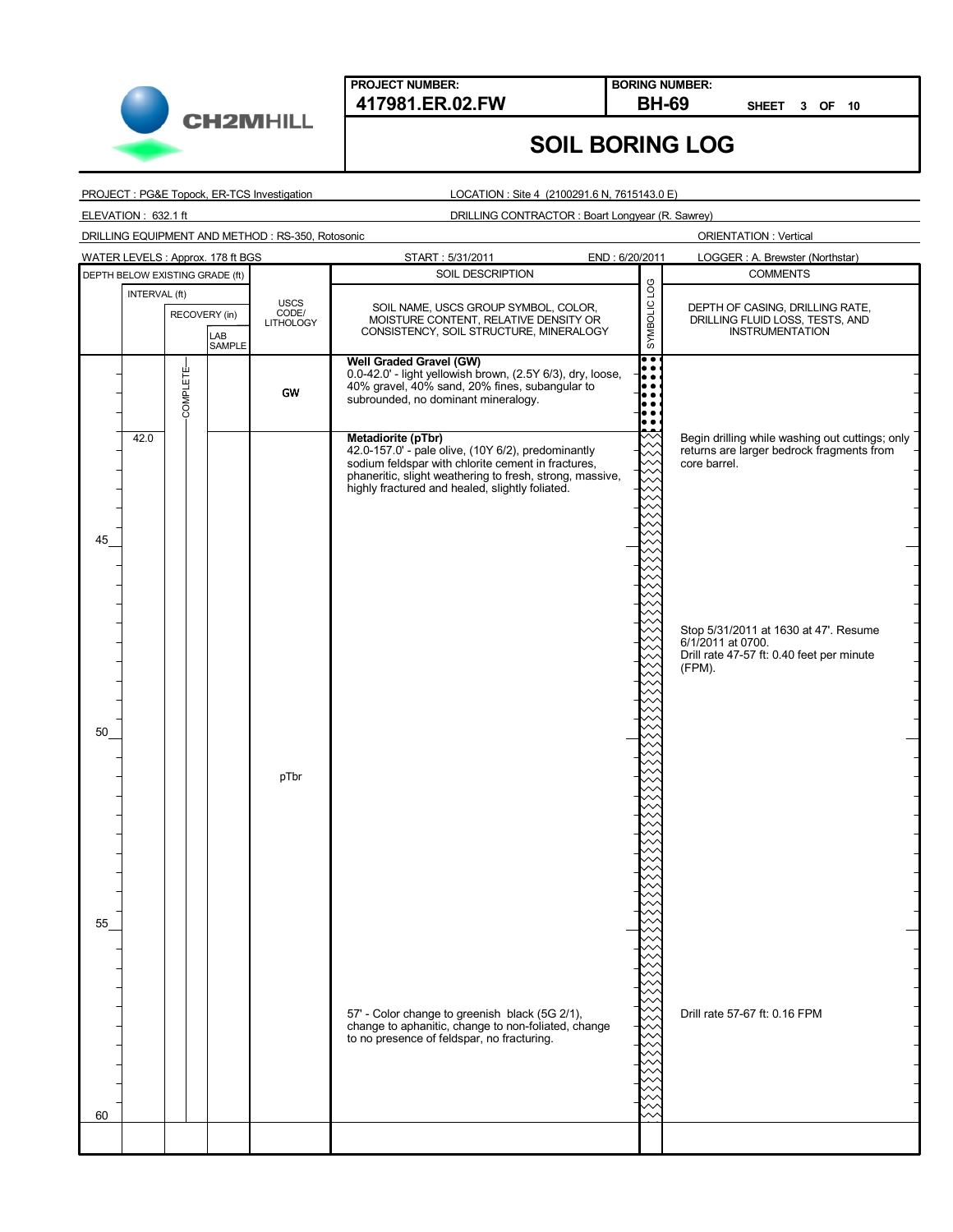

**BORING NUMBER:**

**SHEET 4 OF 10**

## **SOIL BORING LOG**

PROJECT : PG&E Topock, ER-TCS Investigation

LOCATION : Site 4 (2100291.6 N, 7615143.0 E)

ELEVATION : 632.1 ft

DRILLING CONTRACTOR : Boart Longyear (R. Sawrey)

DRILLING EQUIPMENT AND METHOD : RS-350, Rotosonic

| WATER LEVELS : Approx. 178 ft BGS               |                                   | START: 5/31/2011                                                                                                                                                                                                                                                                                                                                          | END: 6/20/2011 | LOGGER : A. Brewster (Northstar)                                                      |
|-------------------------------------------------|-----------------------------------|-----------------------------------------------------------------------------------------------------------------------------------------------------------------------------------------------------------------------------------------------------------------------------------------------------------------------------------------------------------|----------------|---------------------------------------------------------------------------------------|
| DEPTH BELOW EXISTING GRADE (ft)                 |                                   | SOIL DESCRIPTION<br><b>COMMENTS</b><br>SYMBOLIC LOG                                                                                                                                                                                                                                                                                                       |                |                                                                                       |
| INTERVAL (ft)<br>RECOVERY (in)<br>LAB<br>SAMPLE | <b>USCS</b><br>CODE/<br>LITHOLOGY | SOIL NAME, USCS GROUP SYMBOL, COLOR,<br>MOISTURE CONTENT, RELATIVE DENSITY OR<br>CONSISTENCY, SOIL STRUCTURE, MINERALOGY                                                                                                                                                                                                                                  |                | DEPTH OF CASING, DRILLING RATE,<br>DRILLING FLUID LOSS, TESTS, AND<br>INSTRUMENTATION |
| COMPLETE-<br>65<br>70                           | pTbr                              | Metadiorite (pTbr)<br>42.0-157.0' - greenish black, (5G 2/1), chlorite cement<br>in fractures, aphanitic, slight weathering to fresh,<br>strong, massive, non-foliated.<br>62' - Color change to dusky yellowish green (10GY<br>3/2), change to phaneritic, predominantly sodium<br>feldspar, slightly weathered, non-foliated, less highly<br>fractured. |                | Drill rate 67-77 ft: 0.43 FPM                                                         |
| 75<br>80                                        |                                   |                                                                                                                                                                                                                                                                                                                                                           |                | Drill rate 77-87 ft: 0.45 FPM                                                         |
|                                                 |                                   |                                                                                                                                                                                                                                                                                                                                                           |                |                                                                                       |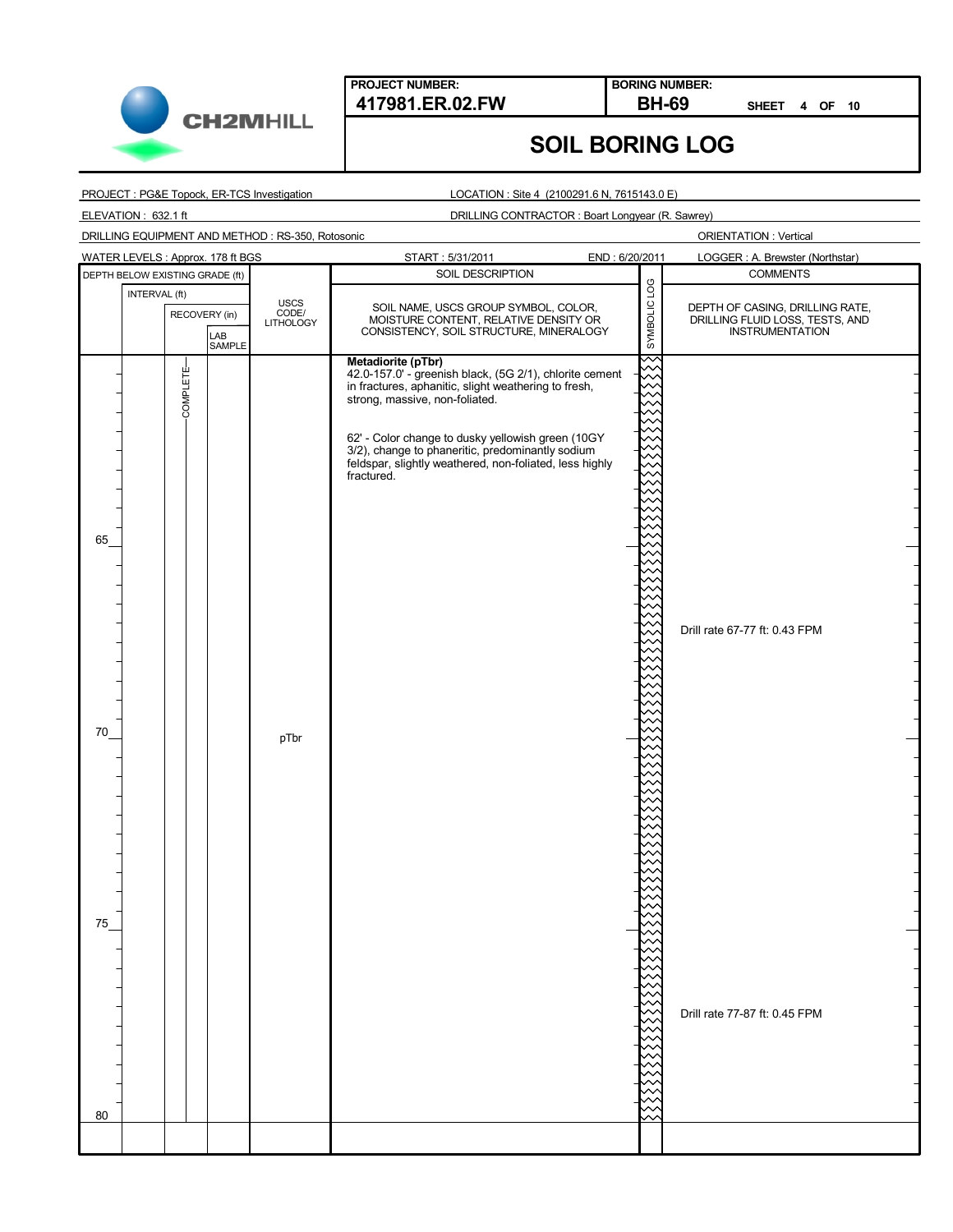

**BORING NUMBER:**

**SHEET 5 OF 10**

### **SOIL BORING LOG**

PROJECT : PG&E Topock, ER-TCS Investigation

ELEVATION : 632.1 ft

LOCATION : Site 4 (2100291.6 N, 7615143.0 E)

DRILLING CONTRACTOR : Boart Longyear (R. Sawrey)

DRILLING EQUIPMENT AND METHOD : RS-350, Rotosonic

| WATER LEVELS : Approx. 178 ft BGS               |                                   | START: 5/31/2011                                                                                                                                                                                                                                                                                                                                                                                                                                    | END: 6/20/2011 | LOGGER: A. Brewster (Northstar)                                                                                                                       |
|-------------------------------------------------|-----------------------------------|-----------------------------------------------------------------------------------------------------------------------------------------------------------------------------------------------------------------------------------------------------------------------------------------------------------------------------------------------------------------------------------------------------------------------------------------------------|----------------|-------------------------------------------------------------------------------------------------------------------------------------------------------|
| DEPTH BELOW EXISTING GRADE (ft)                 |                                   | SOIL DESCRIPTION                                                                                                                                                                                                                                                                                                                                                                                                                                    |                | <b>COMMENTS</b>                                                                                                                                       |
| INTERVAL (ft)<br>RECOVERY (in)<br>LAB<br>SAMPLE | USCS<br>CODE/<br><b>LITHOLOGY</b> | SOIL NAME, USCS GROUP SYMBOL, COLOR,<br>MOISTURE CONTENT, RELATIVE DENSITY OR<br>CONSISTENCY, SOIL STRUCTURE, MINERALOGY                                                                                                                                                                                                                                                                                                                            | SYMBOLIC LOG   | DEPTH OF CASING, DRILLING RATE,<br>DRILLING FLUID LOSS, TESTS, AND<br>INSTRUMENTATION                                                                 |
| COMPLETE-<br>85                                 |                                   | Metadiorite (pTbr)<br>42.0-157.0' - dusky yellowish green, (10GY 3/2),<br>predominantly sodium feldspar, phaneritic, slight<br>weathered, strong, massive, slightly fractured and<br>healed with chlorite cement, non-foliated.<br>82' - Color change to greenish black (5GY 2/1)<br>87' - Change to moderately weathered, moderately<br>foliated, highly fractured along foliation plane and<br>perpendicular to foliation plane, presence of iron |                | Drill rate 87-97 ft: 0.77 FPM                                                                                                                         |
| 90                                              | pTbr                              | staining on all fracture surfaces and some calcite<br>mineralization on surfaces.                                                                                                                                                                                                                                                                                                                                                                   |                |                                                                                                                                                       |
| 95                                              |                                   |                                                                                                                                                                                                                                                                                                                                                                                                                                                     |                | Lost circulating water at approximately 93 ft<br>below ground surface (bgs).<br>Stop 6/1/2011 at 1530 at 97 ft bgs.<br>Drill rate 97-107 ft: 0.91 FPM |
| 100                                             |                                   |                                                                                                                                                                                                                                                                                                                                                                                                                                                     |                |                                                                                                                                                       |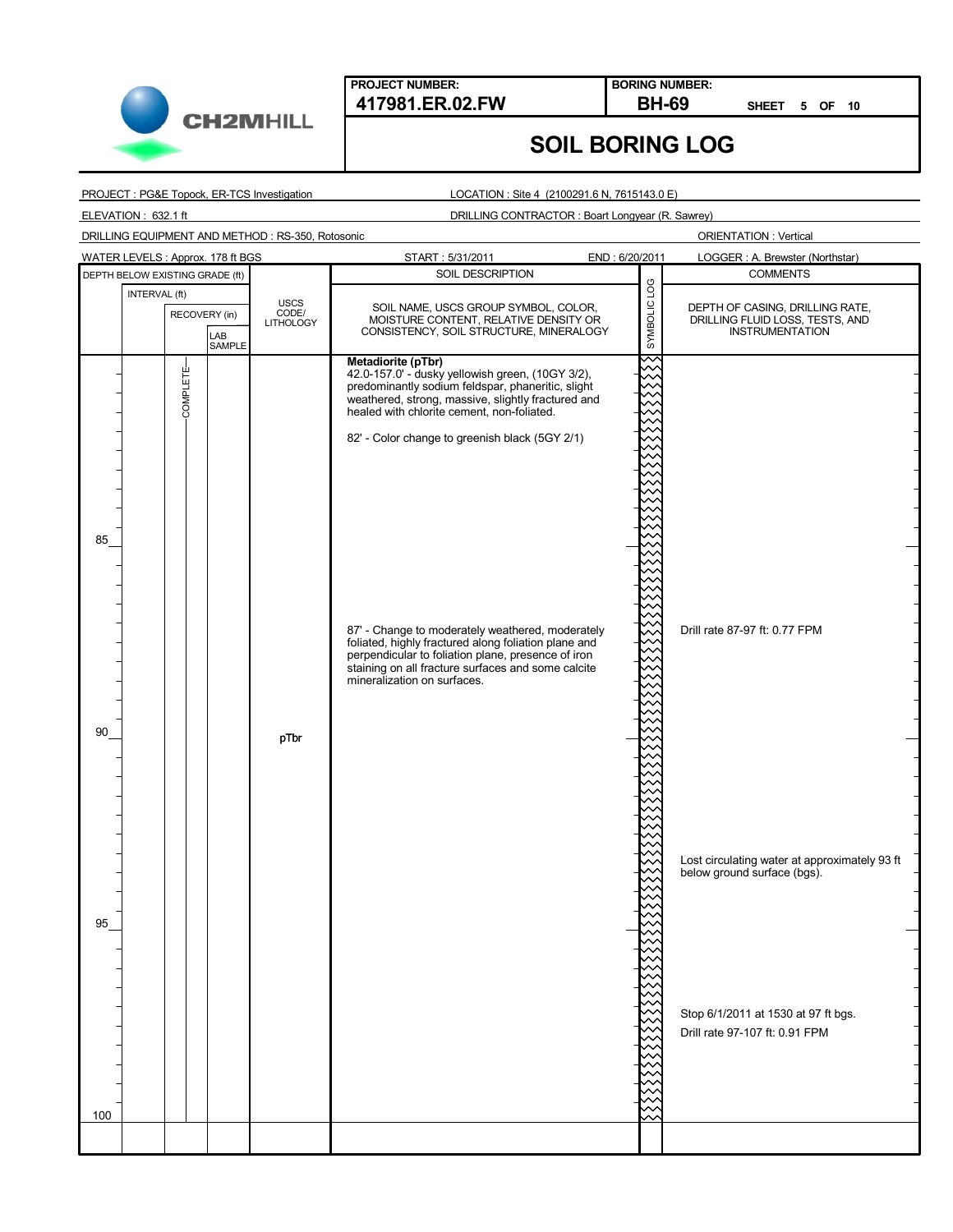

**BORING NUMBER:**

**SHEET 6 OF 10**

### **SOIL BORING LOG**

PROJECT : PG&E Topock, ER-TCS Investigation

LOCATION : Site 4 (2100291.6 N, 7615143.0 E)

ELEVATION : 632.1 ft

DRILLING CONTRACTOR : Boart Longyear (R. Sawrey)

DRILLING EQUIPMENT AND METHOD : RS-350, Rotosonic

| WATER LEVELS : Approx. 178 ft BGS               |                                   | START: 5/31/2011<br>END: 6/20/2011                                                                                                                                                                                                            |              | LOGGER: A. Brewster (Northstar)                                                              |
|-------------------------------------------------|-----------------------------------|-----------------------------------------------------------------------------------------------------------------------------------------------------------------------------------------------------------------------------------------------|--------------|----------------------------------------------------------------------------------------------|
| DEPTH BELOW EXISTING GRADE (ft)                 |                                   | SOIL DESCRIPTION                                                                                                                                                                                                                              |              | <b>COMMENTS</b>                                                                              |
| INTERVAL (ft)<br>RECOVERY (in)<br>LAB<br>SAMPLE | USCS<br>CODE/<br><b>LITHOLOGY</b> | SOIL NAME, USCS GROUP SYMBOL, COLOR,<br>MOISTURE CONTENT, RELATIVE DENSITY OR<br>CONSISTENCY, SOIL STRUCTURE, MINERALOGY                                                                                                                      | SYMBOLIC LOG | DEPTH OF CASING, DRILLING RATE,<br>DRILLING FLUID LOSS, TESTS, AND<br><b>INSTRUMENTATION</b> |
| COMPLETE-<br>105.0<br>105                       |                                   | Metadiorite (pTbr)<br>42.0-157.0' - greenish black, (5G 2/1), moderately<br>weathered, strong, massive, highly fractured and<br>healed with chlorite cement, moderately foliated.                                                             | ᆻ            |                                                                                              |
| 110                                             | pTbr                              | 107' - Increase in proportion of amphiboles.                                                                                                                                                                                                  |              | Drill rate 107-117 ft: 0.31 FPM                                                              |
| 115<br>120                                      |                                   | 117' - pale olive, (10Y 6/2), predominantly sodium<br>feldspar, strong (R4), slightly weathered, massive,<br>moderately fractured with chlorite cement,<br>non-foliated, some iron staining on surfaces, minor<br>presence of calcite infill. |              | Drill rate 117-127 ft: 0.31 FPM                                                              |
|                                                 |                                   |                                                                                                                                                                                                                                               |              |                                                                                              |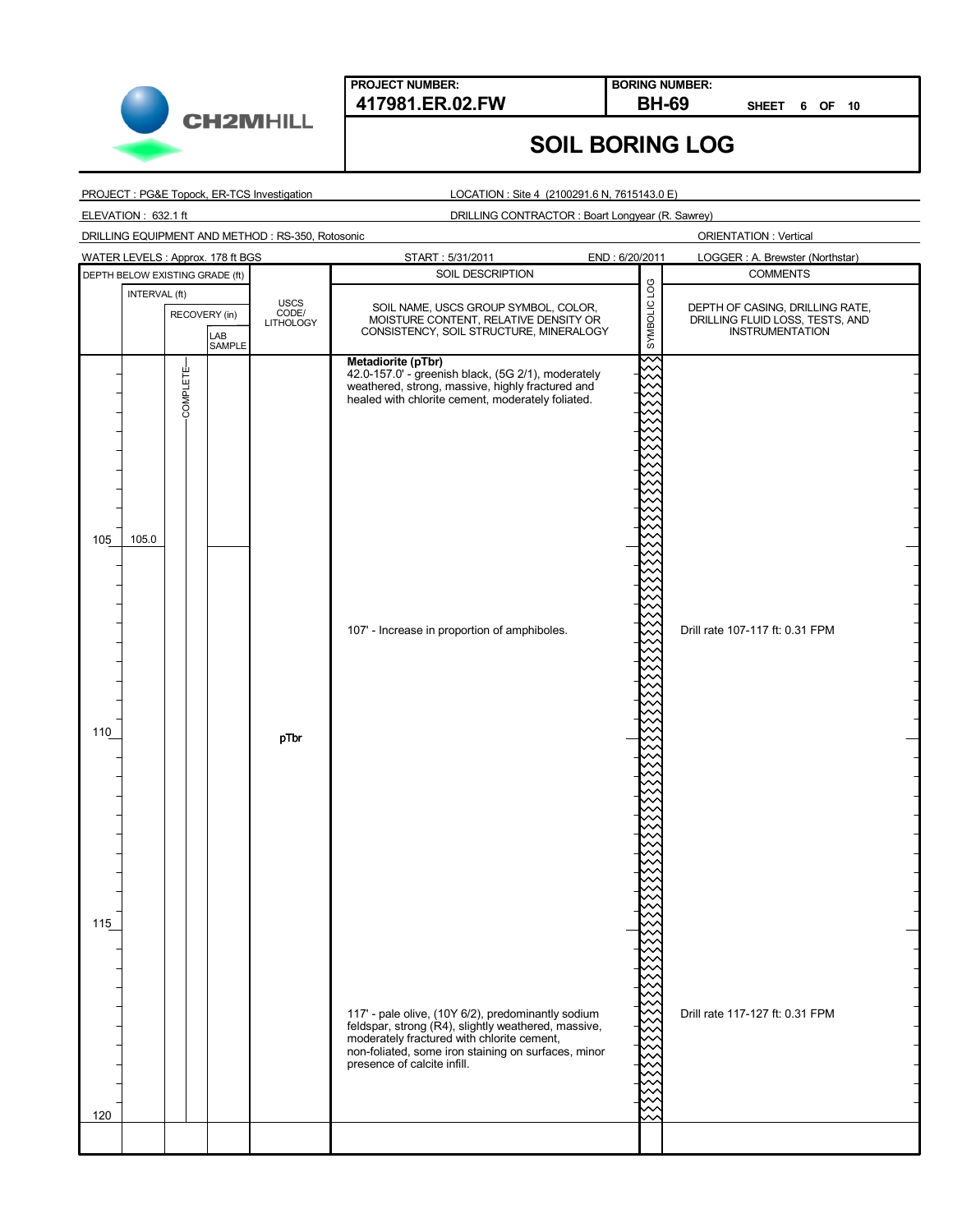

**BORING NUMBER:**

**SHEET 7 OF 10**

## **SOIL BORING LOG**

PROJECT : PG&E Topock, ER-TCS Investigation

ELEVATION : 632.1 ft

LOCATION : Site 4 (2100291.6 N, 7615143.0 E)

DRILLING CONTRACTOR : Boart Longyear (R. Sawrey)

DRILLING EQUIPMENT AND METHOD : RS-350, Rotosonic

| WATER LEVELS : Approx. 178 ft BGS               |                                   | START: 5/31/2011<br>END: 6/20/2011                                                                                                                                                                                                                                                                                                                                                       |                    | LOGGER: A. Brewster (Northstar)                                                              |
|-------------------------------------------------|-----------------------------------|------------------------------------------------------------------------------------------------------------------------------------------------------------------------------------------------------------------------------------------------------------------------------------------------------------------------------------------------------------------------------------------|--------------------|----------------------------------------------------------------------------------------------|
| DEPTH BELOW EXISTING GRADE (ft)                 |                                   | SOIL DESCRIPTION                                                                                                                                                                                                                                                                                                                                                                         |                    | <b>COMMENTS</b>                                                                              |
| INTERVAL (ft)<br>RECOVERY (in)<br>LAB<br>SAMPLE | USCS<br>CODE/<br><b>LITHOLOGY</b> | SOIL NAME, USCS GROUP SYMBOL, COLOR,<br>MOISTURE CONTENT, RELATIVE DENSITY OR<br>CONSISTENCY, SOIL STRUCTURE, MINERALOGY                                                                                                                                                                                                                                                                 | SYMBOLIC LOG       | DEPTH OF CASING, DRILLING RATE,<br>DRILLING FLUID LOSS, TESTS, AND<br><b>INSTRUMENTATION</b> |
| COMPLETE-<br>125                                |                                   | Metadiorite (pTbr)<br>42.0-157.0' - pale olive, (10Y 6/3), predominantly<br>sodium feldspar, strong (R4), slightly weathered,<br>massive, moderately fractured with chlorite cement,<br>non-foliated, some iron staining on surfaces, minor<br>presence of calcite infill.<br>127' - Less fracturing and moderately foliated;<br>presence of iron and manganese staining on<br>surfaces. | $\scriptstyle\sim$ | Drill rate 127-137 ft: 0.37 FPM                                                              |
| 130<br>135                                      | pTbr                              |                                                                                                                                                                                                                                                                                                                                                                                          |                    |                                                                                              |
| 140                                             |                                   | 137' - Fracture at approximately 80 degree dip, iron<br>and black-colored staining.                                                                                                                                                                                                                                                                                                      |                    | Drill rate 137-147 ft: 0.56 FPM                                                              |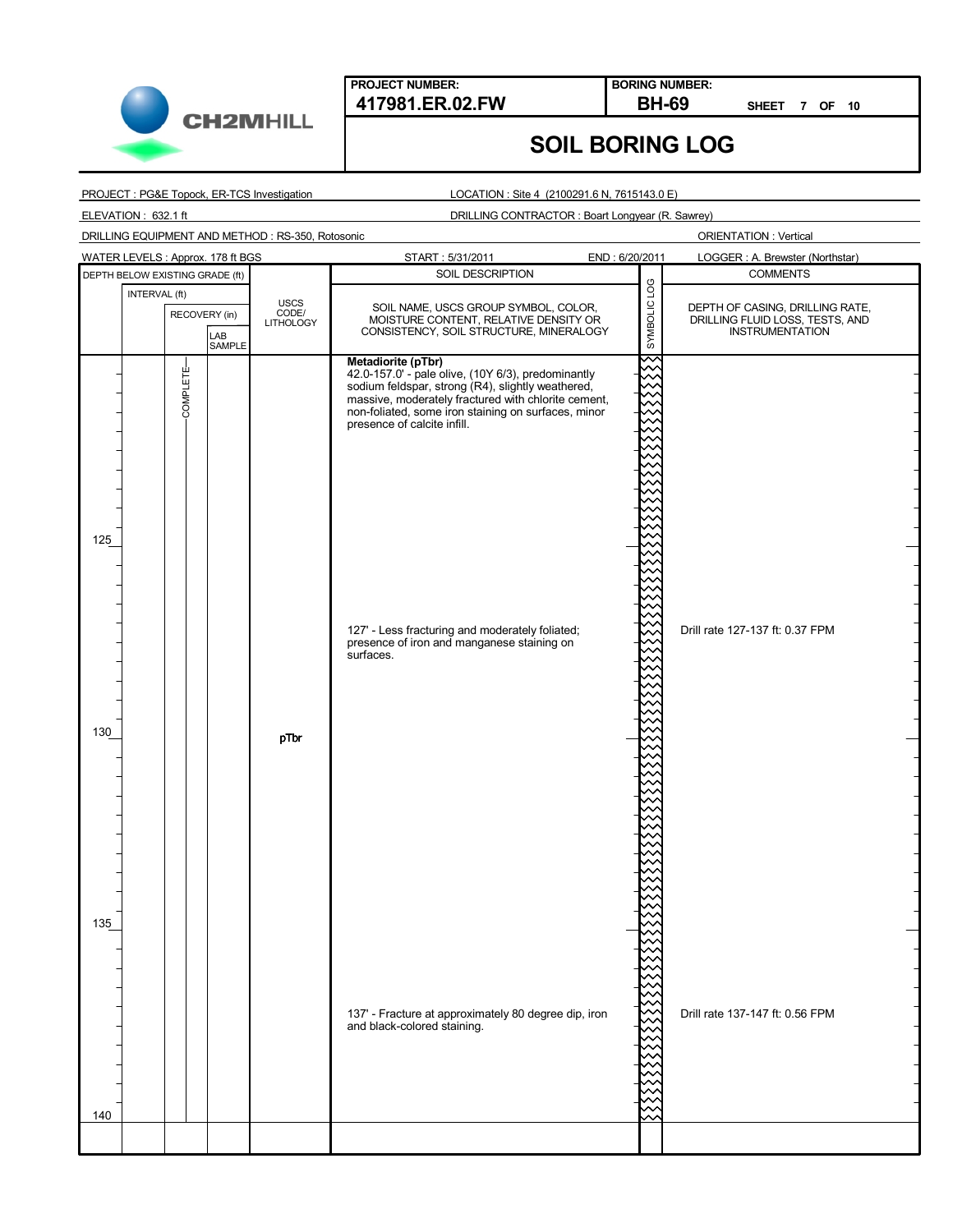

**BORING NUMBER:**

**SHEET 8 OF 10**

## **SOIL BORING LOG**

PROJECT : PG&E Topock, ER-TCS Investigation

LOCATION : Site 4 (2100291.6 N, 7615143.0 E)

ELEVATION : 632.1 ft

DRILLING CONTRACTOR : Boart Longyear (R. Sawrey)

DRILLING EQUIPMENT AND METHOD : RS-350, Rotosonic

| WATER LEVELS : Approx. 178 ft BGS |       |               |               |      | START: 5/31/2011                                                                                                                                                                                                                                                                                                       | END: 6/20/2011 |   | LOGGER: A. Brewster (Northstar) |                                                                                                                          |  |              |                                                                                       |
|-----------------------------------|-------|---------------|---------------|------|------------------------------------------------------------------------------------------------------------------------------------------------------------------------------------------------------------------------------------------------------------------------------------------------------------------------|----------------|---|---------------------------------|--------------------------------------------------------------------------------------------------------------------------|--|--------------|---------------------------------------------------------------------------------------|
| DEPTH BELOW EXISTING GRADE (ft)   |       |               |               |      | SOIL DESCRIPTION                                                                                                                                                                                                                                                                                                       |                |   | <b>COMMENTS</b>                 |                                                                                                                          |  |              |                                                                                       |
|                                   |       | RECOVERY (in) |               |      |                                                                                                                                                                                                                                                                                                                        | INTERVAL (ft)  |   | USCS<br>CODE/<br>LITHOLOGY      | SOIL NAME, USCS GROUP SYMBOL, COLOR,<br>MOISTURE CONTENT, RELATIVE DENSITY OR<br>CONSISTENCY, SOIL STRUCTURE, MINERALOGY |  | SYMBOLIC LOG | DEPTH OF CASING, DRILLING RATE,<br>DRILLING FLUID LOSS, TESTS, AND<br>INSTRUMENTATION |
| 145<br>150<br>155                 | 157.0 | COMPLETE-     | LAB<br>SAMPLE | pTbr | Metadiorite (pTbr)<br>we want (10Y 6/2), predominantly<br>sodium feldspar with moderate fraction of amphiboles,<br>phaneritic, slight weathering, strong, massive, slightly<br>fractured with chlorite cement, moderately foliated.<br>Begin rock coring from 157.0 ft bgs<br>See the next page for the rock core log. |                | ∼ | Drill rate 147-157 ft: 0.40 FPM |                                                                                                                          |  |              |                                                                                       |
|                                   |       |               |               |      |                                                                                                                                                                                                                                                                                                                        |                |   |                                 |                                                                                                                          |  |              |                                                                                       |
|                                   |       |               |               |      |                                                                                                                                                                                                                                                                                                                        |                |   |                                 |                                                                                                                          |  |              |                                                                                       |
| 160                               |       |               |               |      |                                                                                                                                                                                                                                                                                                                        |                |   |                                 |                                                                                                                          |  |              |                                                                                       |
|                                   |       |               |               |      |                                                                                                                                                                                                                                                                                                                        |                |   |                                 |                                                                                                                          |  |              |                                                                                       |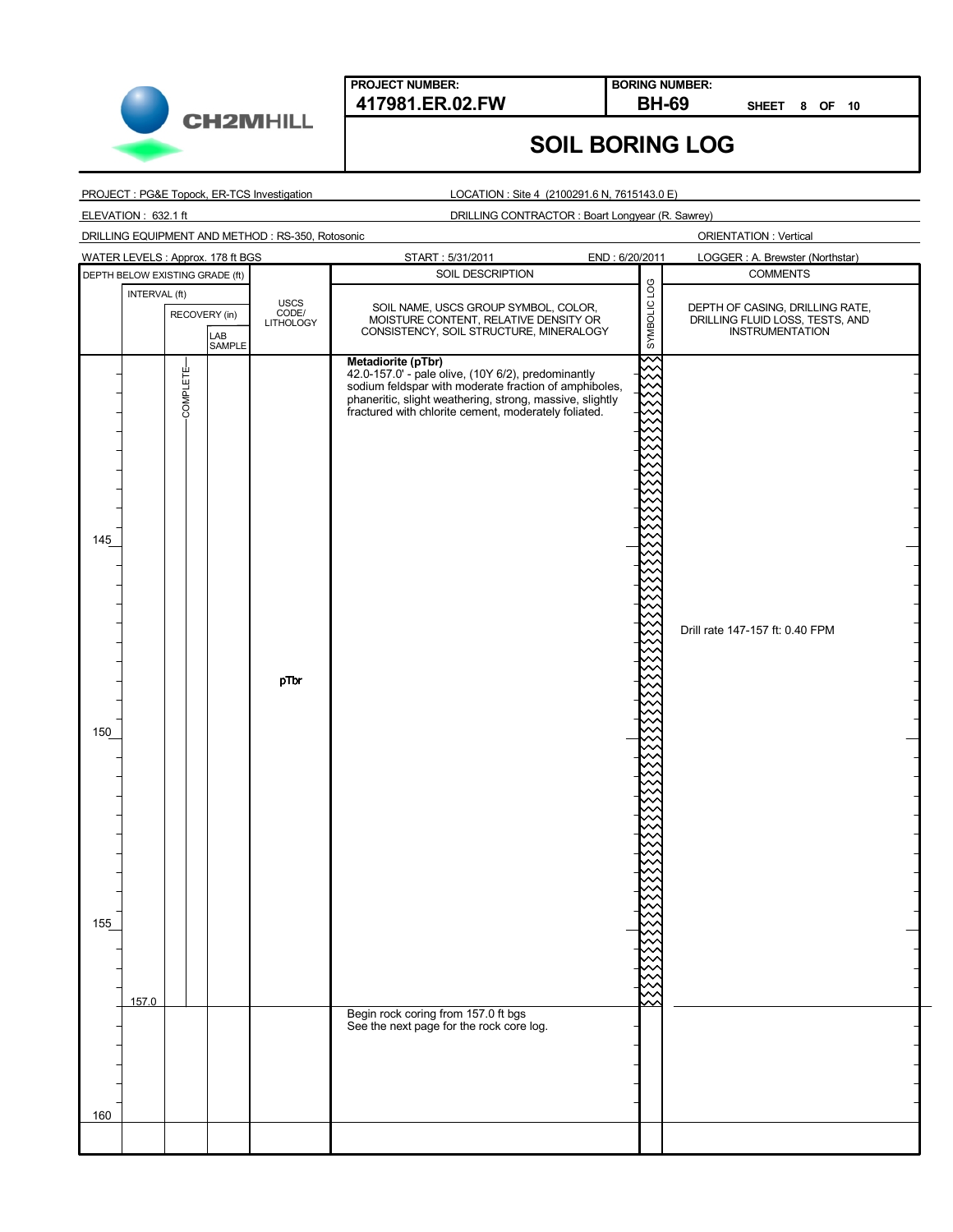

**BORING NUMBER:**

**SHEET 9 OF 10**

#### **ROCK CORE LOG**

PROJECT : PG&E Topock, ER-TCS Investigation

#### LOCATION : Site 4 (2100291.6 N, 7615143.0 E)

ELEVATION : 632.1 ft DRILLING CONTRACTOR : Boart Longyear (R. Sawrey)

CORING EQUIPMENT AND METHOD : RS-350, HQ Wire-Line Rotary

|                             | WATER LEVELS: Approx. 178 ft BGS         |                               |                                              | START: 5/31/2011                                                                                                                                                                                                                                                                                                                                                                                                                                                                                                                                                                                             |              | END: 6/20/2011                                                                                                                                                                                          | LOGGER: A. Brewster (Northstar)                                                                                 |
|-----------------------------|------------------------------------------|-------------------------------|----------------------------------------------|--------------------------------------------------------------------------------------------------------------------------------------------------------------------------------------------------------------------------------------------------------------------------------------------------------------------------------------------------------------------------------------------------------------------------------------------------------------------------------------------------------------------------------------------------------------------------------------------------------------|--------------|---------------------------------------------------------------------------------------------------------------------------------------------------------------------------------------------------------|-----------------------------------------------------------------------------------------------------------------|
|                             |                                          |                               |                                              | <b>DISCONTINUITIES</b>                                                                                                                                                                                                                                                                                                                                                                                                                                                                                                                                                                                       |              | <b>LITHOLOGY</b>                                                                                                                                                                                        | <b>COMMENTS</b>                                                                                                 |
| DEPTH BELOW<br>SURFACE (ft) | CORE RUN,<br>LENGTH, AND<br>RECOVERY (%) | D (%)<br>$\circ$<br>$\propto$ | FRACTURES<br>PER FOOT                        | <b>DESCRIPTION</b><br>DEPTH, TYPE, ORIENTATION, ROUGHNESS,<br>PLANARITY, INFILLING MATERIAL AND<br>THICKNESS, SURFACE STAINING, AND TIGHTNESS                                                                                                                                                                                                                                                                                                                                                                                                                                                                | SYMBOLIC LOG | ROCK TYPE, COLOR,<br>MINERALOGY, TEXTURE,<br>HARDNESS, WEATHERING,<br>AND ROCK MASS<br><b>CHARACTERISTICS</b>                                                                                           | SIZE AND DEPTH OF CASING,<br>FLUID LOSS, CORING RATE AND<br>SMOOTHNESS, CAVING ROD<br>DROPS, TEST RESULTS, ETC. |
| 160                         | 157.0<br>Run 1<br>4 ft<br>100%<br>161.0  | 10.4                          | 3<br>>10<br>>10<br>>10<br>2                  | 157.5, 157.8, 157.9' - Joint (3), 80, 30, and 30<br>deg, smooth at 157.5, rough at 157.8, 157.9,<br>undulating, 5mm max calcite infilling, some<br>iron staining, tight at 157.5, narrow at 157.8,<br>157.9.<br>158.0-158.6' - Highly fractured<br>158.7, 158.8' - Joint, 30 deg, smooth,<br>undulating, <2mm calcite infilling, iron<br>staining, tight.<br>159.1, 159.2, 159.3' - Joint, 30, 50, and 40<br>deg, rough, undulating, <1mm calcite infilling,<br>iron staining, narrow.<br>159.5-160.4' - Highly fractured, presence of<br>sedimentary infill (coarse sand, silt).                            |              | <b>Metadiorite</b><br>dusky yellow green, (5GY 5/2),<br>predominantly sodium feldspar and<br>amphiboles, hard, slight to no<br>foliation, highly fractured and healed<br>with chlorite cement, massive. | Run 1: 13 min 50 sec<br>Run 2: 25 min 0 sec                                                                     |
| 165                         | Run 2<br>5 ft<br>100%<br>166.0           | 35                            | >10<br>>10<br>$\overline{2}$<br>$\mathbf{1}$ | 160.4, 160.9' - Mechanical breaks.<br>161.5, 161.7' - Joint, 30 deg and 20 deg,<br>rough, undulating, iron staining, no infill,<br>narrow.<br>162.0, 162.3' - Mechanical breaks.<br>162.2' - Joint, 80 deg, smooth, undulating,<br><4mm calcite infilling, iron staining, tight.<br>162.7-164.0' - Highly fractured, no infill, iron<br>staining.<br>164.2, 164.8' - Joint, 20 deg and 50 deg,<br>rough, stepped at 164.2, undulating at 164.8,<br><1mm calcite infilling, no iron staining, tight<br>165.6' - Mechanical breaks.                                                                            |              |                                                                                                                                                                                                         |                                                                                                                 |
|                             | Run 3<br>3.3 ft 12.5<br>100%<br>169.3    |                               | >10<br>>10<br>>10                            | 166.1-166.4' - Highly fractured, no infill, iron<br>and black staining.<br>166.6' - Joint, 50 deg, rough, undulating, no<br>infill, iron and black staining, narrow.<br>167.3-167.6, 167.8-168.1' - Highly fractured,<br>calcite infill (<5mm), iron staining.<br>168.1, 168.6' - Joint, 80 deg, smooth,<br>undulating, iron staining, no infill, tight.<br>168.7-169.0' - highly fractured, some calcite                                                                                                                                                                                                    |              |                                                                                                                                                                                                         | Run 3: 65 min 30 sec                                                                                            |
| 170                         | Run 4<br>1.7 ft 24.5<br>100%<br>171.0    |                               | 4<br>3<br>$\overline{2}$                     | infill (<1mm), iron staining.<br>169.3' - Mechanical breaks.<br>169.6, 169.7, 169.9' - Joint (3), 30, 10, and 40.<br>deg, smooth, undualting, <1mm calcite<br>infilling, some iron staining, tight.<br>170.4, 170.7, 170.9' - Joint (3), 20, 20, and 30<br>deg, rough, undualting, some iron staining,<br>no infill, narrow.                                                                                                                                                                                                                                                                                 |              |                                                                                                                                                                                                         | Run 4: 14 min 30 sec<br>Run 5: 22 min 10 sec                                                                    |
| 175                         | Run 5<br>5 ft<br>100%<br>176.0           | 35                            | $\mathcal{P}$<br>3<br>>10<br>2<br>3          | 171.1, 171.7' - Joint, 30 deg, rough,<br>undualting, <1mm calcite infilling, iron<br>staining, tight.<br>172.1, 172.5' - Joint, 30 deg, rough,<br>undualting, <1mm calcite infilling, iron<br>staining, tight.<br>173.3, 173.7, 173.8' - Joint (3), 30, 30, and 60<br>deg, rough, undualting, <5mm calcite infilling,<br>iron staining, narrow.<br>174.1, 174.9,' - Joint, 30 deg and 80 deg,<br>rough, undualting, iron and black staining,<br>narrow.<br>174.5-174.9' - Highly fractured, some iron<br>staining.<br>175.3, 175.7' - Joint, 30 deg and 30 deg,<br>rough, undulating, iron staining, narrow. |              | 176.4' - Change to foliated                                                                                                                                                                             | Run 6: 14 min 30 sec                                                                                            |
|                             |                                          |                               |                                              |                                                                                                                                                                                                                                                                                                                                                                                                                                                                                                                                                                                                              |              |                                                                                                                                                                                                         |                                                                                                                 |
|                             |                                          |                               |                                              |                                                                                                                                                                                                                                                                                                                                                                                                                                                                                                                                                                                                              |              |                                                                                                                                                                                                         |                                                                                                                 |